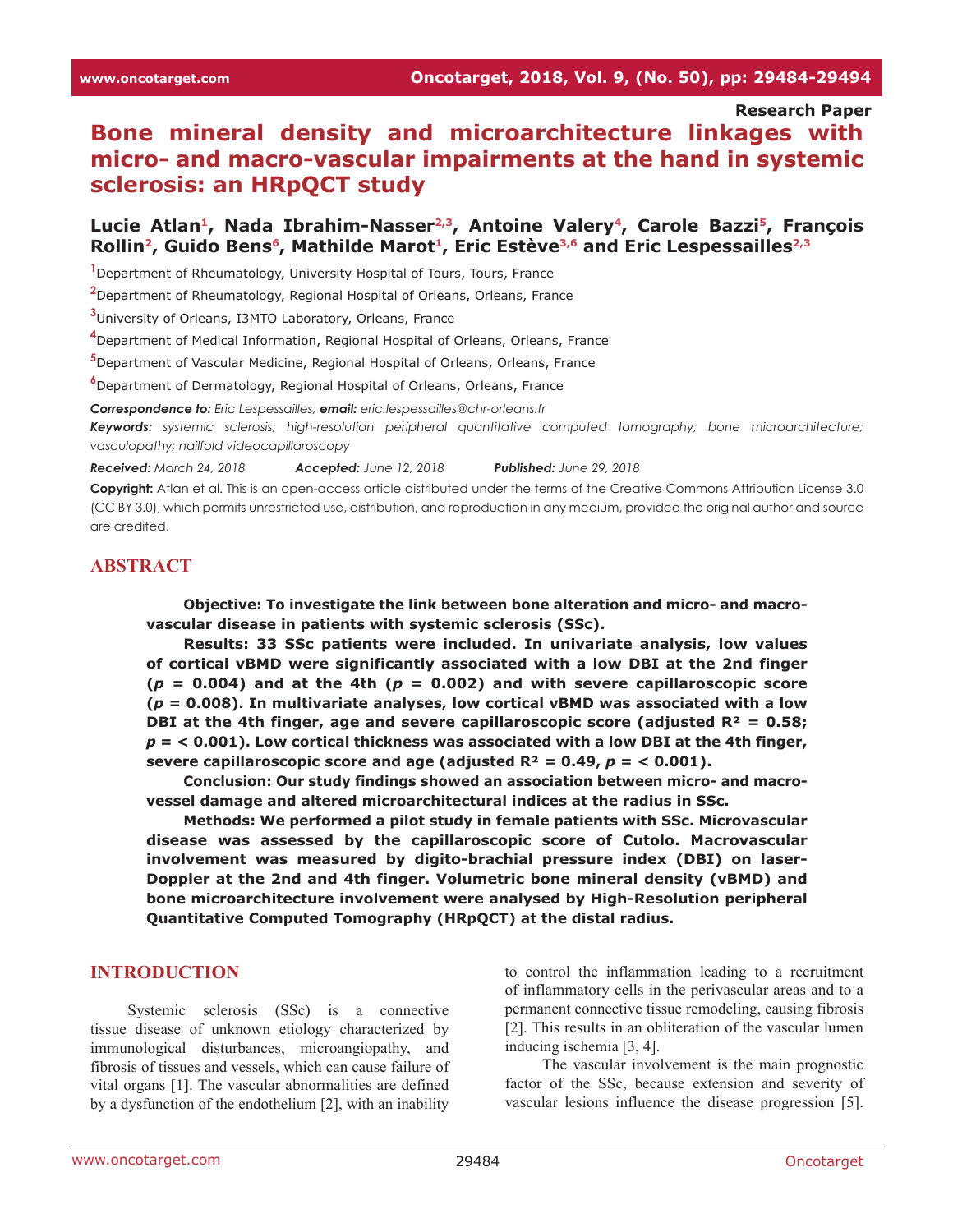Raynaud's phenomenon, frequently the first symptom of SSc [1], is a sign of microvascular involvement, as well as digital ulcers. Peripheral vascular involvement with alteration of medium caliber arteries of the hand has been known for a long time [6]. In an angiographic study, occlusion of the ulnar arteries was found in half of the patients suffering from systemic sclerosis, responsible for digital trophic disorders and Raynaud's phenomenon [6]. The non-invasive detection of these lesions is now possible thanks to Doppler flowmeter and ultrasound with high frequency probe or angio-MRI [7].

In addition to skin and vascular involvement, musculoskeletal manifestations of SSc are also recognized to be associated with significant disability [8, 9]. More recently, increased risks of osteoporosis and fractures associated with SSc have been underlined [10–14]. We have reported that digital ulcers were independent risk factors for bone damage, using for the first time a High Resolution peripheral Quantitative Computed Tomography device (HRpQCT) to investigate the bone status [15]. HRpQCT is a new and most promising 3D imaging technique which has been primarily developed to explore the quality of bone [16]. However thanks to its capacity to image fine details  $(75 \text{ to } 100 \text{ µm})$  emerging data on Rheumatoid Arthritis and connective tissue disease also exists [16].

Beyond the specific associations that can be found between osteoporosis and cardiovascular disease in systemic inflammatory autoimmune disease [17], there is a great body of evidence in epidemiologic studies suggesting an association between osteoporosis and cardiovascular diseases [18]. More specifically, a selective bone loss at the radius has recently been observed in patients with subclinical peripheral arterial disease (PAD) as compared to controls [19].

Therefore, in the present study, we investigated the association between volumetric Bone Mineral Density (vBMD) using a HRpQCT device and both microvascular and macrovascular alterations at the upper limbs in a group of women with SSc.

# **RESULTS**

## **Descriptive analysis**

33 SSc patients were included in the study. The characteristics of subjects included in the study are described in Table 1. In Table 2 are presented the results of nailfold videocapillaroscopy, vascular evaluation by Medsger's score, and laser-Doppler ultrasonography. Patients were all right-handed, that is why the DBI at the left hand (non-dominant hand) were selected for the vascular evaluation. The results of bone densitometric and microarchitectural variables by HRpQCT at the radius in SSc patients are described in Table 3. One patient was excluded because of motion artefacts on HRpQCT.

#### **Univariate analysis**

Cortical vBMD (Ct.BMD) at the radius was associated with a Cutolo score  $\geq$  stage II ( $p = 0.008$ ) and with a DBI  $\leq$  0.7 at the second and fourth fingers ( $p =$ 0.035 and  $p = 0.002$  respectively). Cortical thickness (Ct. th) at the radius was associated with the Cutolo's score and with the DBI at the fourth finger ( $p = 0.009$  and  $p = 0.021$ respectively). Trabecular thickness (Tb.th) at the radius was associated with the Medsger score  $(p = 0.008)$ , as well as the DBI of the fourth fingers ( $p = 0.003$  respectively). The association between vascular parameters and HRpQCT derived bone parameters is shown in Table 4.

There was no significant association between cardiovascular risk (high blood pressure, diabetes, current smoking and dyslipidemia) and vascular parameters assessed in our study (DBI, capillaroscopic score of Cutolo and Medsger's score).

## **Multivariate analysis**

To test further our hypothesis that cortical bone parameters at the radius might be related to vascular parameters, we performed a multivariate analysis. The analysis showed that the variables influencing independently a decrease of cortical Ct.BMD at the radius were a DBI  $\leq$  0.7 at the 4th finger ( $p = 0.04$ ), age  $(p \leq 0.001)$  and severe capillaroscopic score  $(p =$ 0.37) (adjusted  $R^2 = 0.58$ ;  $p \le 0.001$ ). The variables independently associated with a decrease of Ct.Th at radius were a DBI  $\leq$  0.7 at the 4th finger ( $p = 0.21$ ), severe capillaroscopic score ( $p = 0.09$ ) and age ( $p = 0.0006$ ) (adjusted  $R^2 = 0.49$ ;  $p < 0.001$ ). The variable associated with the decrease of Tb. Th at the radius was a DBI  $\leq 0.7$  at the 4th finger ( $p = 0.001$ ) ( $R^2$  adjusted = 0.29;  $p \le 0.001$ ).

## **DISCUSSION**

The association between low BMD and atherosclerosis has been demonstrated in both epidemiological and prospective studies [20–23]. The inverse relation between vascular damages and BMD parameters might be attributable to shared common etiology such as tobacco use, vitamin D, age, diabetes or hypertension [24]. However, the novel finding in our cross sectional study of SSc patients is the observation that we found a significant and independent relationship between vascular involvement, as measured by the DBI at the fourth finger and the capillaroscopic score of Cutolo, with alterations of bone tissue measured by HRpOCT at the radius.

PAD has been identified as the earliest form of macrovascular disease in scleroderma [25]. Ulnar artery involvement (stenosis or occlusion) is the preferential site of vascular damage at the upper limb in SSc patients and the present study extends several reports of the literature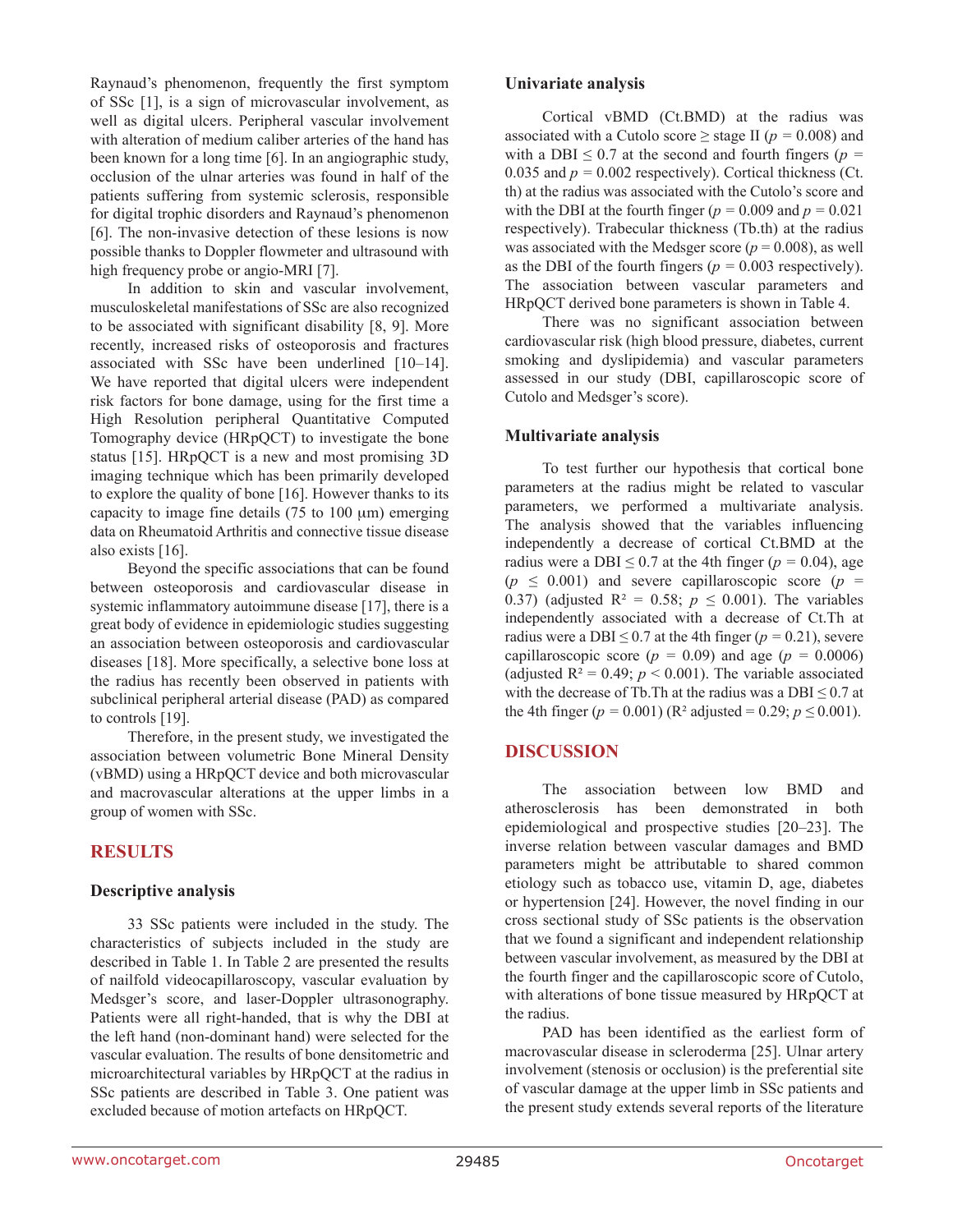**Table 1: Characteristics of subjects included in the study**

| <b>Demographics</b>                               |                 |
|---------------------------------------------------|-----------------|
| Age, years (mean $\pm$ SD)                        | $63.2 \pm 10.2$ |
| BMI, $kg/m^2$ (mean $\pm$ SD)                     | $24.7 \pm 4.9$  |
| Duration of menopause, years (mean $\pm$ SD)      | $15.4 \pm 11.4$ |
| Menopause, $n$ (%)                                | 28 (85)         |
| Current smoking, $n$ (%)                          | 2(6)            |
| Alcohol, $n$ $\left(\frac{0}{0}\right)$           | 0(0)            |
| High blood pressure, $n$ (%)                      | 10(30.3)        |
| Diabetes, $n$ (%)                                 | 2(6.1)          |
| Dyslipidemia ( $n = 32$ ), $n$ (%)                | 6(18.8)         |
| Personal history of fracture, $n$ (%)             | 10(30.3)        |
| Family history of hip fracture, $n$ (%)           | 5(15.1)         |
| Treatment, $n$ (%)                                |                 |
| Prednisone                                        | 6(18.2)         |
| <b>Osteoporosis treatment</b>                     | 12(36.4)        |
| Calcium and/or vitamin D                          | 20(60.6)        |
| Inhibitor of proton pump                          | 26(78.8)        |
| Methotrexate                                      | 2(6)            |
| Hydroxychloroquine                                | 7(21.2)         |
| History of cyclic intravenous prostanoids         | 10(30.3)        |
| Cyclophosphamide                                  | 0(0)            |
| Biology, $n$ (%)                                  |                 |
| CRP(>10 mg/l)                                     | 1(3)            |
| Vitamin D deficiency (<10 ng/ml)                  | 2(6)            |
| Vitamin D insufficiency (10-30 ng/ml)             | 18 (54.5)       |
| Parathyroid hormone (>61 ng/l)                    | 4(12.1)         |
| Calcemia (<2.2 or >2.6 mmol/l)                    | 0(0)            |
| <b>ANA</b>                                        | 33 (100)        |
| <b>ACA</b>                                        | 20(60.6)        |
| Antitopoisomerase (anti-Scl70)                    | 4(12.1)         |
| <b>Anti-RNA polymerase III</b>                    | 0(0)            |
| <b>Disease Characteristics</b>                    |                 |
| Disease duration, years (mean $\pm$ SD)           | $9.5 \pm 8.4$   |
| Rodnan modified score ( $n = 31$ ), mean $\pm$ SD | $6.39 \pm 6.66$ |
| Skin involvment subset, $n$ (%)                   |                 |
| limited cutaneous                                 | 26(78.8)        |
| diffuse cutaneous                                 | 3(9.1)          |
| limited sine scleroderma                          | 4(12.1)         |
| Current digital ulcers, $n$ (%)                   | 12(36.4)        |
| History of digital ulcers, $n$ (%)                | 21(63.6)        |
| Organ involvment, $n$ (%)                         |                 |
| gastrointestinal involvment                       | 24 (72.7)       |
| malabsorption syndrome                            | 0(0)            |
| lung disease                                      | 9(27.2)         |
|                                                   |                 |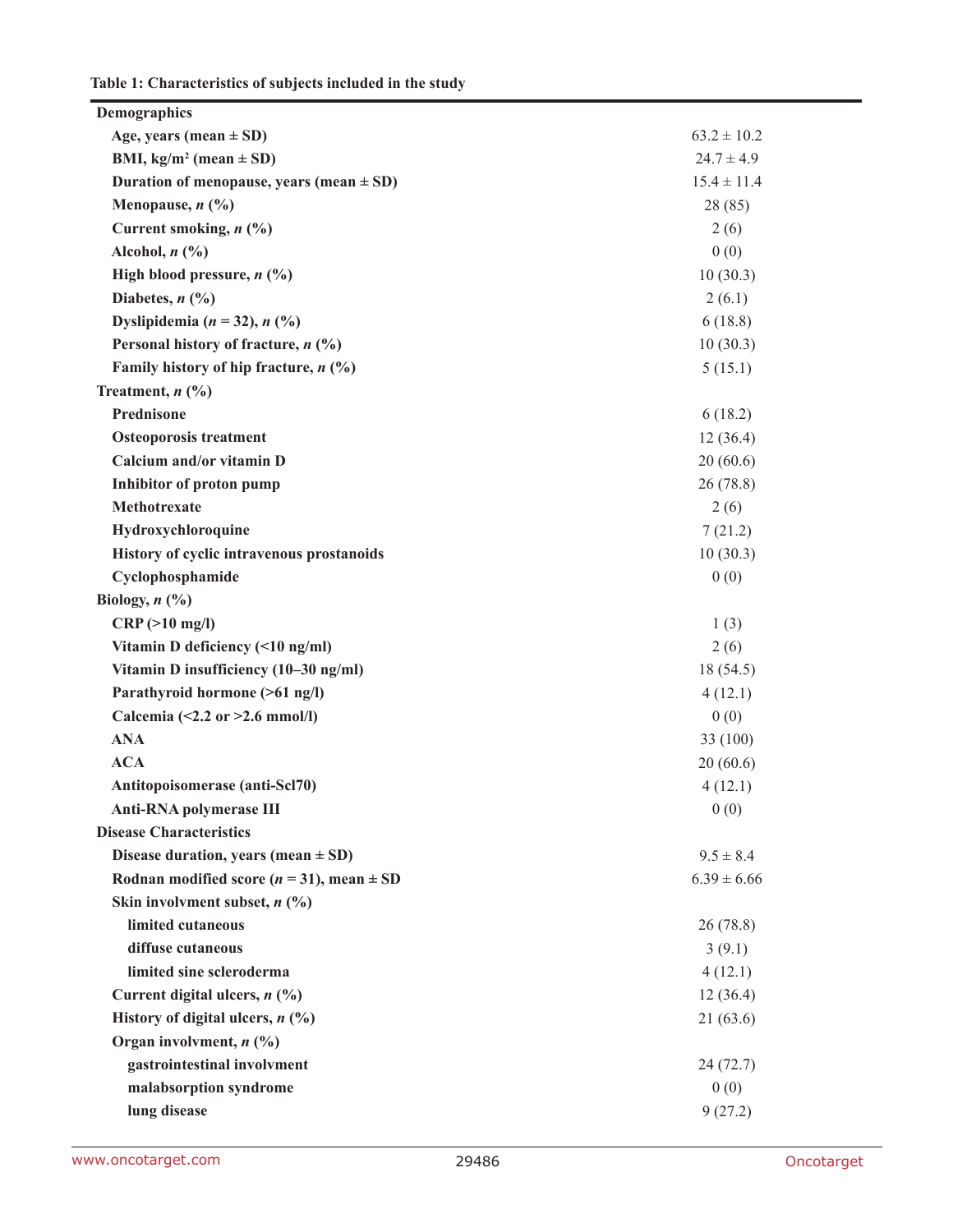| pulmonary hypertension         | 4(12.1)           |
|--------------------------------|-------------------|
| scleroderma renal crisis       | 0(0)              |
| joint damage                   | 26(78.8)          |
| Raynaud's syndrome             | 33 (100)          |
| HAQ $(n = 32)$ (mean $\pm$ SD) | $0.833 \pm 0.830$ |

Abbreviations: ACA: anticentromere antibody; ANA: anti-nuclear antibody; BMI: body mass index; CRP: C reactive Protein; HAQ: Health Assessment Questionnaire; n: number; SD: standard deviation.

| Table 2: Results of Nailfold videocapillaroscopy, Evaluation by Medsger's score and laser-Doppler ultrasound of the |  |  |
|---------------------------------------------------------------------------------------------------------------------|--|--|
| upper limbs                                                                                                         |  |  |

| Variables, $n$ (%)                                                     | SSc patients $(n = 33)$ |
|------------------------------------------------------------------------|-------------------------|
| <b>Clinical evaluation by Medsger's score</b>                          |                         |
| Non severe                                                             | 16(48.5)                |
| no Raynaud syndrome or Raynaud syndrome not requiring vasodilators (0) | 13(39.4)                |
| Raynaud syndrome requiring vasodilatators (1)                          | 3(9.1)                  |
| Severe                                                                 | 17(51.5)                |
| digital pitting scars (2)                                              | 3(9.1)                  |
| digital tip ulcerations (3)                                            | 13(3.4)                 |
| digital gangrene (4)                                                   | 1(3.0)                  |
| Nailfold videocapillaroscopic evaluation by Cutolo's score             |                         |
| Non severe                                                             | 20(60.6)                |
| $0:$ normal pattern                                                    | $0(0\%)$                |
| I: early pattern                                                       | 20(60.6)                |
| Severe                                                                 | 13(39.4)                |
| II : active pattern                                                    | 9(27.3)                 |
| III : late pattern                                                     | 4(12.1)                 |
| Evaluation by laser-Doppler ultrasound of the upper limbs              |                         |
| $DBI \leq 0.7$                                                         |                         |
| Left second finger                                                     | 4(12.1)                 |
| Left fourth finger                                                     | 8(24.2)                 |
| Radial artery involvement (stenosis or occlusion)                      | 0(0)                    |
| unilateral                                                             | 0(0)                    |
| bilateral                                                              | 0(0)                    |
| Ulnar artery involvement (stenosis or occlusion)                       | 4(12.1)                 |
| unilateral                                                             | 3(9.1)                  |
| bilateral                                                              | 1(3.0)                  |
| Palmar arches involvment (stenosis or occlusion)                       | 9(27.3)                 |
| unilateral                                                             | 5(15.2)                 |
| bilateral                                                              | 4(12.1)                 |

Abbreviations: DBI: digito-brachial pressure index; n: number.

showing that ulnar artery was affected at higher rate than other arteries in SSc [26–28]. Macrovascular disease, however, has also been reported in other rheumatic diseases with various angiogenesis and vasculogenesis processes associated with defective vascular repair [2, 29]. Evidence exits to support the link between subclinical atherosclerosis and osteoporosis [22, 23], and more specifically between PAD and osteoporosis or low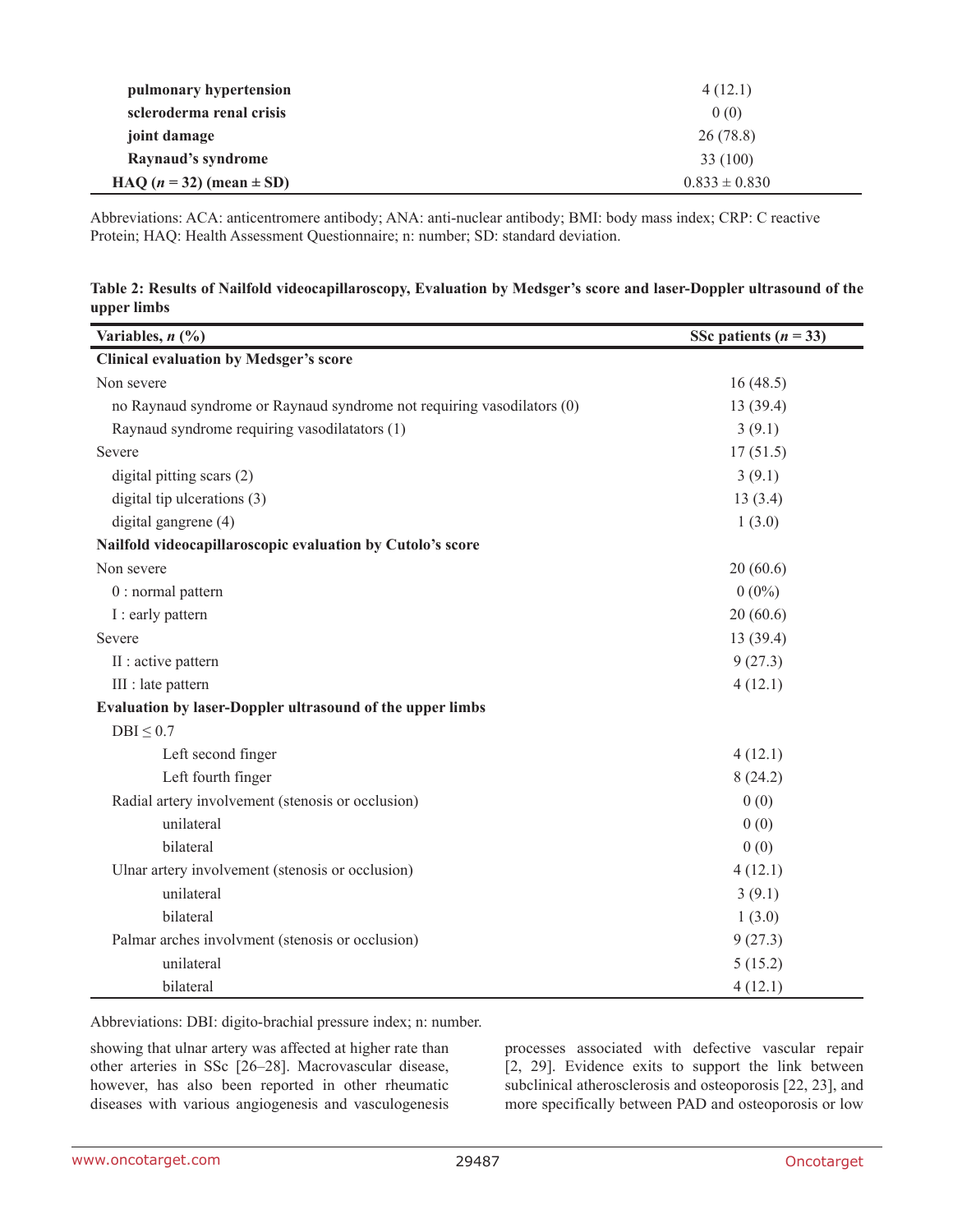| Table 3: Results [mean (SD)] of bone densitometric and microarchitectural variables by HRpQCT at the radius in SSc |  |
|--------------------------------------------------------------------------------------------------------------------|--|
| <i>patients</i>                                                                                                    |  |

| <b>HRpQCT</b> variables      | SSc patients $(n = 32)$ |
|------------------------------|-------------------------|
| Tb.BMD, mgHA/cm <sup>3</sup> | 126(42)                 |
| Tt.BMD, mgHA/cm <sup>3</sup> | 288 (76)                |
| Ct.BMD, mgHA/cm <sup>3</sup> | 836 (87)                |
| $BV/TV, \%$                  | 0.12(0.11)              |
| $Tb.N, mm^{-1}$              | 1, 56(0.38)             |
| $Tb$ . Th, $\mu$ m           | 67(11)                  |
| $Tb$ .Sp, $\mu$ m            | 625 (232)               |
| TbSp.SD, $\mu$ m             | 324 (231)               |
| $Ct$ . Th, $\mu$ m           | 712 (221)               |

Abbreviations: HRpQCT: High-Resolution peripheral Quantitative Computed Tomography; BV/TV: trabecular bone volume; Ct.BMD: cortical volumetric bone mineral density; Ct.Th: cortical thickness; n: number; Tb.BMD: trabecular volumetric bone mineral density; Tb.N: trabecular number; Tb.Sp: trabecular bone separation; Tb.Sp.SD: intra-individual distribution of separation; Tb.Th: trabecular thickness; Tt.BMD: total volumetric bone mineral density.

| Table 4: Univariate analysis |  |
|------------------------------|--|
|                              |  |

| <b>Variables</b> | Cutolo's score $\geq$ pattern II,<br>$p$ value | Medsger's score $\geq 2$ ,<br>$p$ value | DBI at second finger $\leq 0.7$ ,<br>$p$ value | DBI at fourth finger $\leq 0.7$ ,<br>$p$ value |
|------------------|------------------------------------------------|-----------------------------------------|------------------------------------------------|------------------------------------------------|
| <b>Tt.BMD</b>    | 0.077                                          | 0.019                                   | 0.123                                          | 0.048                                          |
| Ct.BMD           | 0.008                                          | 0.089                                   | $0.035^*$                                      | $0.002^*$                                      |
| <b>Tb.BMD</b>    | 0.631                                          | 0.027                                   | 0.36                                           | 0.029                                          |
| Tb.N             | 0.553                                          | 0.239                                   | 0.878                                          | 0.330                                          |
| Tb.Sp            | 0.909                                          | 0.216                                   |                                                | 0.366                                          |
| TbSp.SD          | 0.514                                          | 0.146                                   | 0.35                                           | 0.044                                          |
| <b>BV/TV</b>     | 0.564                                          | 0.032                                   | 0.276                                          | 0.031                                          |
| $Ct$ . Th        | 0.009                                          | 0.083                                   | 0.118                                          | 0.021                                          |
| Tb.Th            | 0.901                                          | 0.008                                   | 0.177                                          | $0.003*$                                       |

Relationship between bone parameters measured by HRpQCT at the radius and vascular parameters.

To consider multiple comparisons, the significance level must be adjusted with Holm correction for each vascular parameters. Significance for univariate relations is flagged with\* .

Factors selection into linear models is indicated with bold typing.

The results are given with the *p* value.

Abbreviations: BV/TV: trabecular bone volume; Ct.BMD: cortical volumetric bone mineral density; Ct.Th: cortical thickness; DBI: Digito-brachial index; n: number; Tb.BMD: trabecular volumetric bone mineral density; Tb.N: trabecular number; Tb.Sp: trabecular bone separation; Tb.Sp.SD: intra-individual distribution of separation; Tb.Th: trabecular thickness; Tt.BMD: total volumetric bone mineral density.

BMD [18, 30–33]. Higher rates of hip BMD loss and an increased risk of non-vertebral fracture were reported in a prospective study including community dwelling older men with PAD [32]. In the Study of Osteoporotic Fracture, an increased rate of bone loss at the calcaneus and at the total hip was observed in healthy older women with decreased vascular flow in the lower extremities [18].

In most of the studies providing a link between the cardiovascular system and loss of bone and osteoporosis, the assessment of BMD was done by conventional dual energy X-ray absorptiometry devices that permitted areal BMD but not volumetric BMD measurements [17, 20]. In addition, computed tomography and HRpQCT devices now allow separate analysis of the trabecular and cortical compartment [16].

Relationship between atherosclerosis and osteoporosis has been investigated in post-menopausal women using Computed Tomography both in a North American population [21] and in an Italian one [31]. However, the results of these studies were not consistent, one showing no relationship between volumetric vertebral BMD nor between surfacic total hip BMD and PAD [21],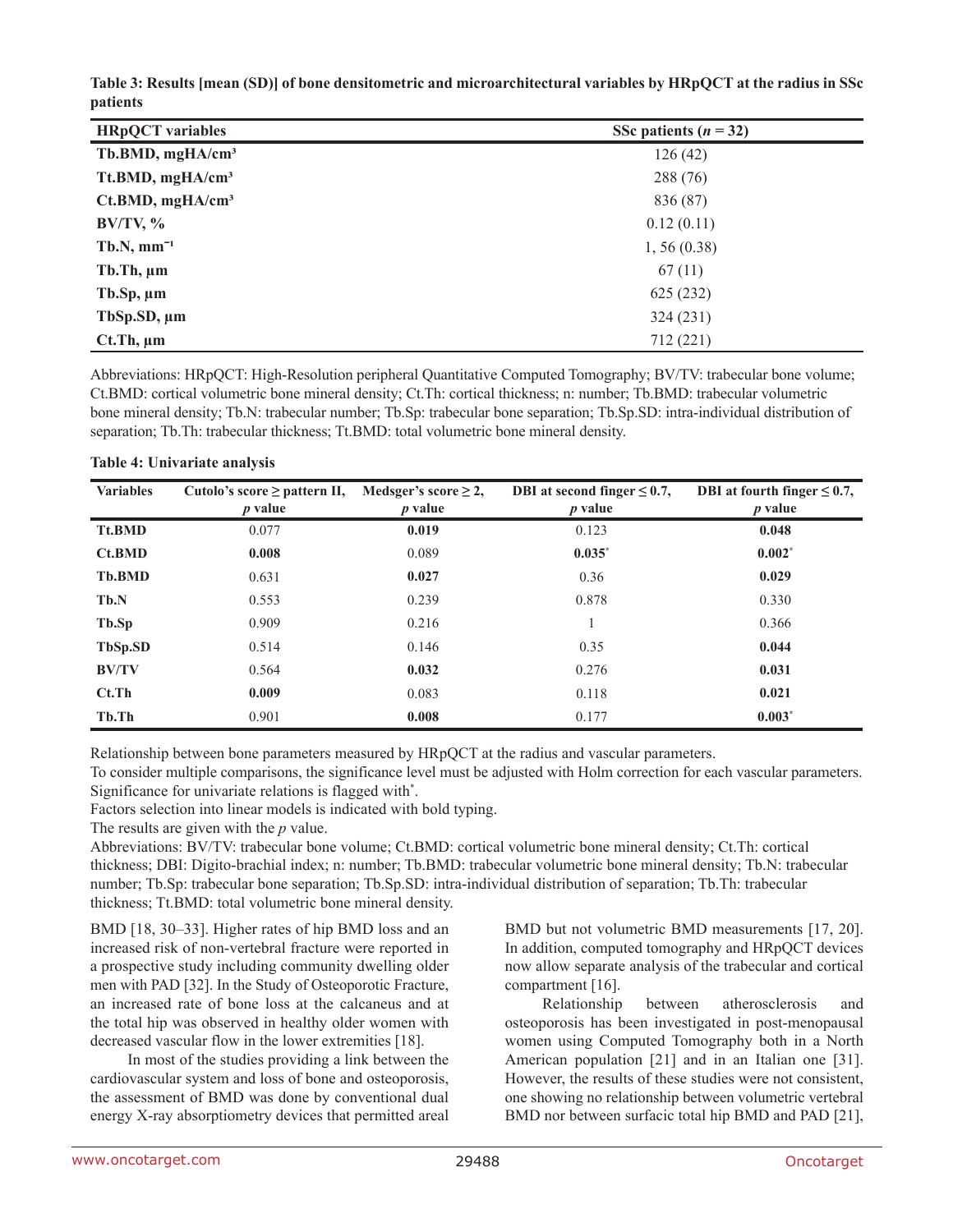whereas in the Italian study, PAD indices and bone crosssectional area at the tibia were associated [31].

More recently, a selective bone loss assessed by pQCT in the cortical compartment was observed at the radius in patients with ankle brachial index  $\leq 0.9$  as compared to controls with ankle brachial index >0.9 [19]. In this last study, including both a small group of men  $(n = 14)$  and women  $(n = 20)$ , the cortical density at the radius was significantly lower than in the healthy controls [19]. Our results are in line with these previous results in patients with subclinical PAD, as cortical parameters assessed at the distal radius (i.e. Ct.BMD and Ct.Th) were associated with both microvascular (Cutolo score) and macrovascular (DBI values) parameters.

The main figure of microvascular disease in scleroderma is digital ulcers; the various processes including fibrotic, vascular and inflammatory events in this disease may explain both the early damage affecting the microvessels and the macrovascular obliterative disease [34] and could also impact on bone [15]. The alteration of the microvessels through its clinical expression that is ischemic digital ulcers has been reported to be associated with acroosteolysis [35]. This relationship was further confirmed in another study showing the link between acroosteolysis and late nailfold videocapillaroscopic patterns [36]. In our study, microvessel damages reflected by Cutolo score  $\geq 2$  were included in the multivariate models being associated with both cortical density and thickness at the radius.

Although the vasculopathy in SSc has been described rather by an obliterative vasculopathy than a classical atherosclerosis [37]. Hypertension, diabetes, tobacco use, and hyperlipidaemia could have been confounding factors in our study. However, these cardiovascular risk factors known to exert also a possible role in bone metabolism were not significantly associated to the vascular parameters investigated in the present study. Vitamin D is also a potential confounder of the relationship between bone and vessels [38]. Vitamin D may likely intervene to simultaneously inhibit vascular calcification and bone loss [39]. In our study, we observed a vitamin D deficiency in 6% of patients and a vitamin D insufficiency in 54.5% of patients. However vitamin D levels were neither associated with bone parameters in univariate nor in multivariate analyses.

Developing arterial calcifications due to the deposition of hydroxyapatite in vascular tissues and simultaneously exhibit a bone loss has been called the "calcification paradox" [40]. Although it appears to be feasible to assess lower leg calcification during an HRpQCT exam [41], we have not investigated this parameter in our study. The mechanisms which are implicated in the occurrence of subcutaneous calcinosis are not clearly elucidated. In addition, their preferential localisation at the fingers in some occasion in parallel to acro osteolysis is also paradoxical. However, it was beyond the scope of our study to evaluate the sitematched analysis of subcutaneous calcification and acroosteolysis in relation with microarchitecture at the radius. Nonetheless, the percentage of both acro osteolysis and subcutaneous calcinosis did not differed according to the DBI value (data not shown).

There is probably not a unifying mechanism which explains the complete relationship between PAD and osteoporosis. A decreased bone perfusion is probably one of the possible mechanism inducing bone loss through its ischemia-related phenomenon such as regional hypoxia, acidosis, and disturbance of vascular permeability which may in turn impact the hematopoietic stem cells quiescence [42]. Laroche *et al.* have reported in men with asymmetric PAD a decrease in bone mineral content in the more affected leg as compared to the other one [43]. Conversely to this observation, in a longitudinal study including elderly women, there was a relationship between BMD not only at the hip and calcaneus but also at the radius and ankle-brachial index [18] suggesting that a single localized phenomenon of reduced blood flow cannot explain the relationship between bone loss and vascular damages. Our study has some limitations such as the relatively small size of our population and the lack of control group. The cross-sectional nature of our study cannot authorize any causal relationship between the damage of micro and macrovasculature in SSc and bone microarchitectural alterations observed at the radius. Although the radius is a relevant site of study for osteoporosis purpose, its type of blood supply differs from that of vertebrae, and thus the bone damage observed in our study might be site specific and not a systemic one. Commonly used drugs in SSc such as statines, proton pump inhibitors and glucocorticoids were not considered as exclusion criteria, but herein the clinical size of their pharmacological effects is probably not significant. Patients in this study were all Caucasian women and thus results cannot be extrapolated to other population or ethnicity.

This study has also important strengths. First, this is the first study investigating the bone vascular axis in SSc using HRpQCT device. HRpQCT provides an in depth analysis of bone microarchitecture and volumetric density at both cortical and trabecular bone. Secondly, although the number of patients in the study was limited  $(n = 33)$ , the studied population was relatively homogeneous regarding to the subtype of disease (26/33 had a limited cutaneous form). Third, our patients fulfilled both the ACR 1980 and the ACR/EULAR 2013 criteria.

In conclusion, our study findings, which show an association between the severity of microvessels and macrovessels damage and altered microarchitectural parameters at the radius in SSc, confirm the link between vessels and bone that has been evidenced in previous studies.

Longitudinal studies in larger group of patients with SSc might contribute to allow future preventive and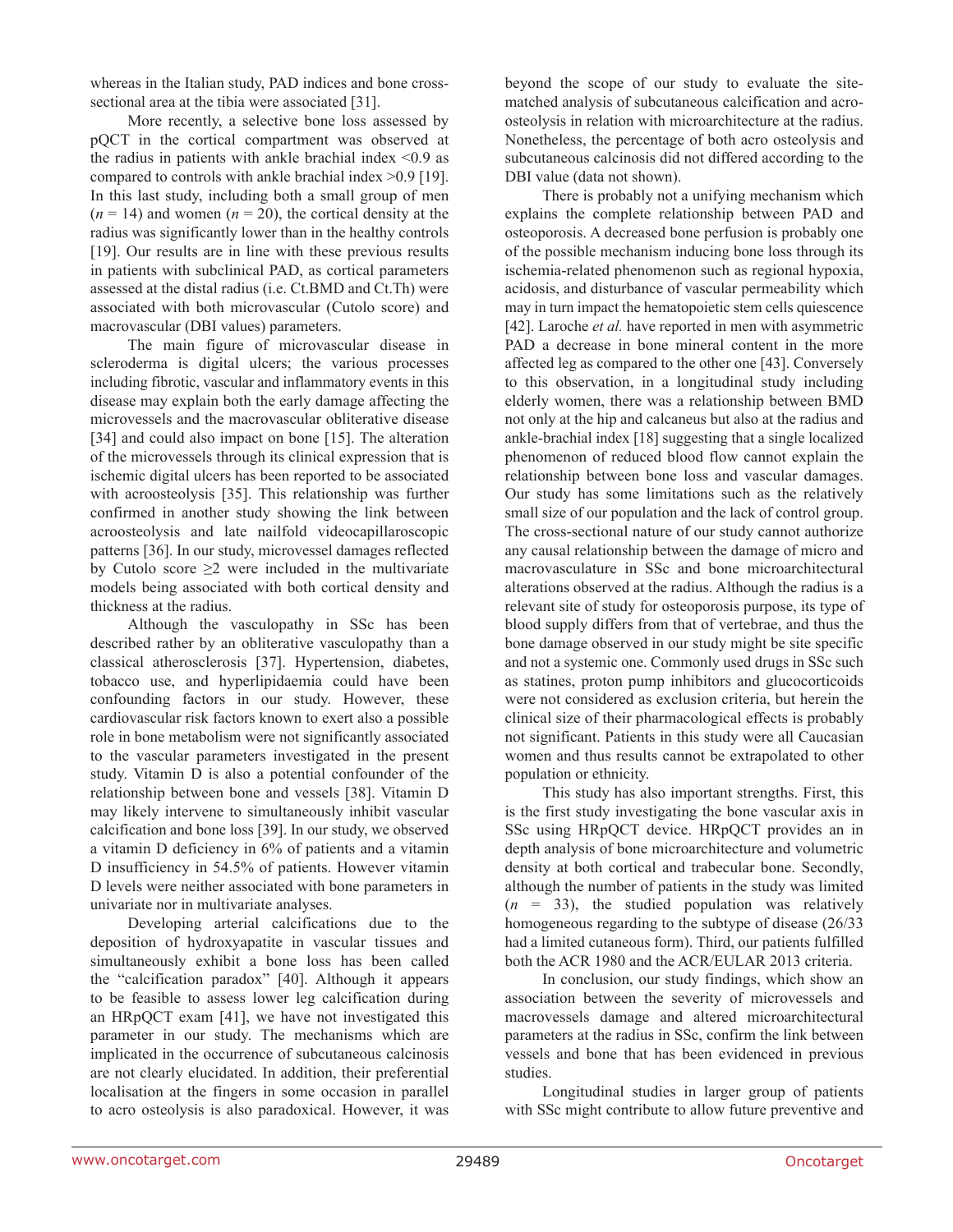therapeutic advice against osteoporosis in SSc patients with microvessels or macrovessels alterations.

# **MATERIALS AND METHODS**

## **Study population**

We conducted a single-center cross-sectional study including consecutive female patients with SSc, from April 2012 to February 2013, in the Rheumatology and Dermatology departments of the Hospital Regional Center of Orléans (France). The study was approved by the local Ethical Committee of Tours (No. 2012-R1) on March 27, 2012. Written informed consent was obtained from all study participants. The diagnosis of SSc was based on the criteria of the American College of Rheumatology (ACR)/European League Against Rheumatism (EULAR) 2013 and/or on the criteria of LeRoy and Medsger 2001 [44, 45]. The criteria of Leroy and Medsger allowed to differentiate limited and diffuse cutaneous form of SSc. Exclusion criteria were age younger than 18, pregnant or breastfeeding women. Table 5 provides an overview of the protocol visits and procedures.

## **Clinical and biological evaluation**

Disease characteristics were reported: disease duration, disease subtype (limited or diffuse cutaneous SSc, or sine scleroderma SSc), overall functional disability measured with the Health Assessment Questionnaire (HAQ) and treatments such as DMARDs, antimalarials, Iloprost and Cyclophosphamide. Skin involvement was assessed using the modified Rodnan skin thickness score (mRSS) [46]. Joint involvement was defined by history or current arthralgia or arthritis. Interstitial lung disease is usually defined by the combination of at least 10–15% extent of lung fibrosis on HRCT scan and FVC  $\langle 70-75\% \rangle$ . In this paper, lung disease was defined by the presence of abnormalities on functional exploration, such as diffusing capacity for carbon monoxide lower than 75% or a total lung capacity lower than 80% and/ or the presence of interstitial lung disease seen on chest X-Ray and/or chest Computed Tomography. Cardiac involvement was defined by a suspicion of pulmonary hypertension, characterized by a systolic pulmonary artery pressure ≥30 mmHg on transthoracic echography. Gastrointestinal involvement was defined by the presence of dysphagia, gastroesophageal reflux, malabsorption syndrome and abnormal oesophageal manometry. Renal involvement was assessed by serum creatinine and history of scleroderma renal crisis. Blood test was realized in all patients, including: blood count, serum electrolytes, serum creatinine and blood urea, C-reactive protein (CRP) and erythrocyte sedimentation rate (ESR), liver function tests, lipid profile, serum albumin, parathyroid hormone, 25-hydroxy-vitamin D. The vitamin D deficiency was defined as a serum 25-hydroxyvitamin D below 10 ng/ml,

and vitamin D insufficiency by a rate between 10 and 30 ng/ml. The presence of specific antibodies in SSc was collected retrospectively: antinuclear factors, anticentromere, antitopoisomerase (antiScl70) and antiRNA polymerase III antibodies.

## **Cardiovascular and osteoporosis risk factors**

The following variables were collected: age, weight, height, diabetes, high blood pressure and/or dyslipidemia, smoking and alcohol consumption, menopause duration, personal history of low-energy fracture, family history of fracture of the femur upper extremity, current intake of proton pump inhibitors, current corticosteroid use or a weaning for less than one year and dose, calcium and/ or vitamin D supplementation, anti-osteoporotic treatment and its duration.

## **Evaluation of vascular assessment**

Macroangiopathy of the upper limbs was investigated by laser-Doppler ultrasonography, performed at the day of patient inclusion by an experienced practitioner. The laser-Doppler measured the systolic pressure of the second and fourth fingers at the non-dominant hand (mmHg), with a wavelength of 780 nanometers including a pressure module *(PeriFlux 5000, PERIMED, Stockholm, Sweden),* associated to a pneumatic cuff with manometer for measuring brachial blood pressure. The measure of brachial blood pressure (mmHg) was used to calculate the DBI of the second and the fourth fingers, defined as the ratio of digital blood pressure to brachial blood pressure. A DBI less than 0.7 characterized the PAD. The permeability of radial and ulnar arteries and the functionality of palmar arches were also analysed.

Nailfold videocapillaroscopy was performed by an experienced practitioner, in each patient at the day of inclusion, using an optical probe with a  $\times 100$ magnification contact lens and connected to image analysis software (*CapXview HD, Xport technologies, Craponne, France).* The images were classified by Cutolo score [47] as normal (0) when there are regular distribution of capillaries without capillary loss, morphology without specific or aspecific changes, as early (I) when there are few giant capillaries, few capillary microhaemorrhages, no evident loss of capillaries, and relatively wellpreserved capillary distribution, as active (II) when there are frequent giant capillaries, frequent capillary microhaemorrhages, moderate loss of capillaries, absent or mild ramified capillaries with mild disorganization of the capillary architecture, and as late (III) when there are few or absent giant capillaries and microhaemorrhages, severe loss of capillaries with extensive avascular areas, and neoangiogenesis defined by irregular enlargement of the capillaries, disorganization of the normal capillary array and ramified/bushy capillaries. For statistical analysis,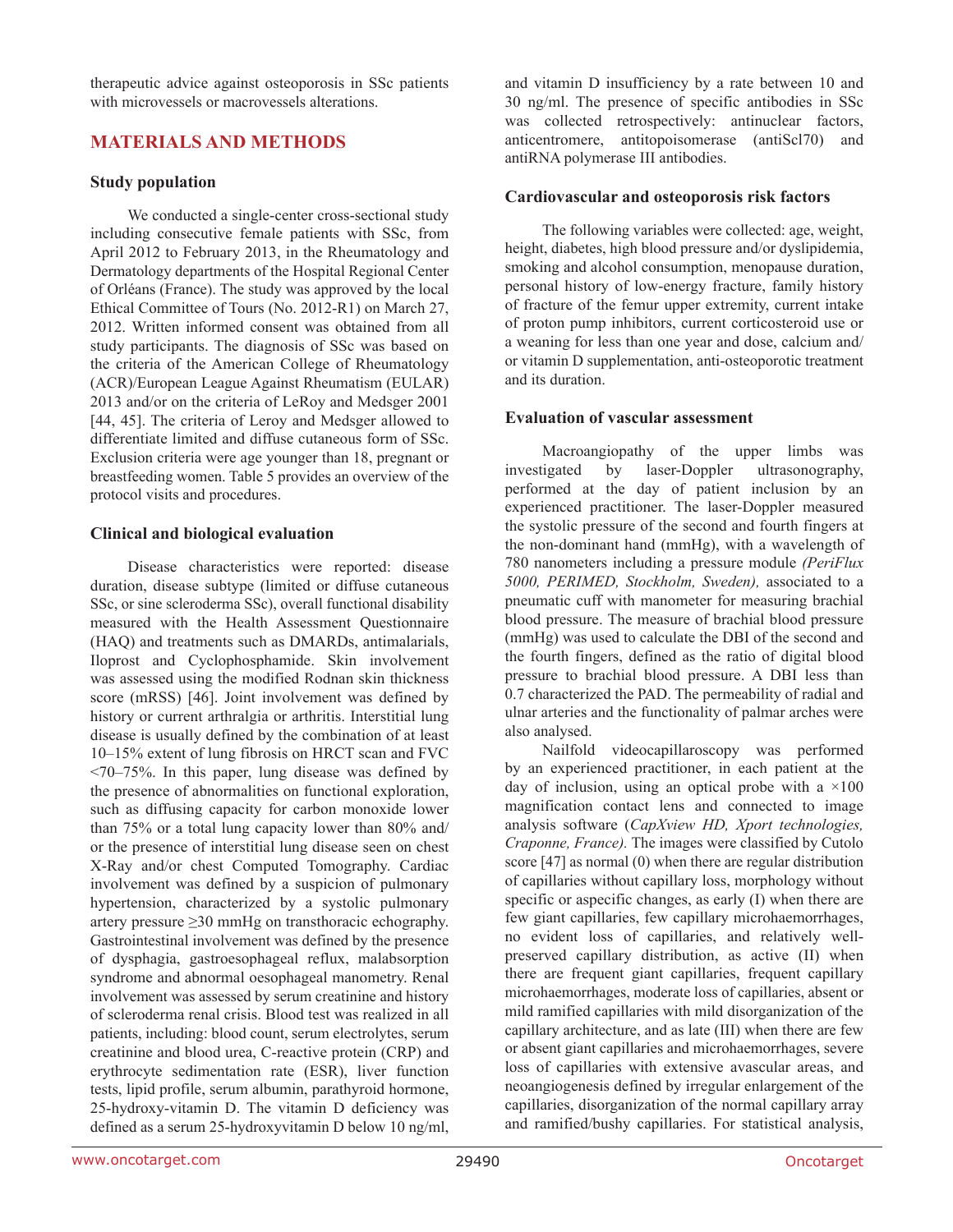#### **Table 5: Schedule of activities**

| <b>Study activities</b>                                                                            | <b>Screening visit</b> | <b>Baseline visit</b> |
|----------------------------------------------------------------------------------------------------|------------------------|-----------------------|
| Informed consent                                                                                   | X                      |                       |
| Inclusion/exclusion criteria                                                                       | X                      | X                     |
| General, cardiovascular, osteoporosis<br>Specific medical history and prior/current medication use | X                      |                       |
| Primary diagnosis<br>Demographics                                                                  | X                      |                       |
| General physical examination                                                                       | X                      | Χ                     |
| Laboratory                                                                                         |                        | X                     |
| Nailfold videocapillaroscopy                                                                       |                        | X                     |
| Laser-Doppler ultrasonography                                                                      |                        | X                     |
| High resolution peripheral QCT                                                                     |                        | Χ                     |

patients were grouped according to their capillaroscopic patterns as non-severe (0-I) or severe involvement (II-III).

PAD was studied using vascular criteria extracted from the SSc severity score of Medsger 2003 [48]. This score defined the vascular involvement as follow: normal pattern as no Raynaud syndrome or Raynaud syndrome not requiring vasodilators (0), mild pattern as Raynaud syndrome requiring vasodilatators (1), moderate pattern as digital pitting scars (2), severe pattern as digital tip ulcerations (3), and endstage as digital gangrene (4). The PAD was considered as non-severe if the score was 0 to 1, and severe if the score was 2 to 4, as described in a previous study [49].

#### **HRpQCT imaging and analysis**

vBMD and bone microarchitecture were measured by HRpQCT (*Xtrem CT, Scanco Medical AG, Brüttisellen, Switzerland*) at the non-dominant side of the distal radius. The forearm was immobilized in a splint made of carbon fiber to reduce motion artifacts. An anteroposterior scout view was used to define the measured area. The scan volume spanned 9.02 mm in length and started 9.5 mm from the reference line in the proximal direction as previously described [15]. All scans were reconstructed using an isotropic voxel sizes of 82 µm. The outcome variables used in our analysis were the following: total volumetric BMD (Tt.BMD) in mgHA/cm<sup>3</sup>, cortical volumetric BMD (Ct.BMD) in mgHA/cm<sup>3</sup>, trabecular volumetric BMD (Tb.BMD) in mgHA/cm<sup>3</sup>, trabecular thickness (Tb.Th) in µm, trabecular number (Tb.N) in mm-1, trabecular bone separation (Tb.Sp) in  $\mu$ m, cortical thickness (Ct.Th) in µm, intra-individual distribution of separation (Tb.Sp.SD) in um, trabecular bone volume (BV/TV) in % [49].

#### **Statistical analysis**

Analyses were realized using the R software Version 3.1.2 and R Studio Version 0.98.1091 – © 2009–2014 RStudio, Inc. The tests were performed in bilateral formulation.  $p$  values  $\leq 0.05$  were considered to be significant. For the univariate analysis of the relationship between bone involvement and vascular parameters, binary variables were analyzed by a comparison of means by the Student *t* test for normally distributed variables, and by the Wilcoxon test in the other cases. A univariate analysis of the association between cardiovascular risk factors and vascular parameters was realized by Fisher test. Variables with  $p < 0.2$  were included in the multivariate analysis [50]. Multivariate analysis was performed by multiple linear regression. The selection of variables was based on the minimization of the Bayesian Information Criterion (BIC) by a bidirectional step-bystep method. The adjusted coefficient  $\mathbb{R}^2$  was the main benchmark for choosing the best model. Normality of residuals was verified by a graphical method (Quantile-Quantile graph) and controlled by the Shapiro and Wilk test. The quality of the models was assessed by monitoring the equivariance and independence of the residuals, and the research for influential or aberrant observations.

## **Author contributions**

All authors were involved in drafting the article or revising it critically for important intellectual content, and all authors approved the final version to be submitted for publication.

## **ACKNOWLEDGMENTS**

The authors are extremely grateful to Jerome Avouac (MD, PhD) for his advice and comments.

## **CONFLICTS OF INTEREST**

Lucie Atlan, Nada Ibrahim-Nasser, Antoine Valery, Carole Bazzi, François Rollin, Guido Bens, Mathilde Marot and Eric Esteve declare that they have no conflict of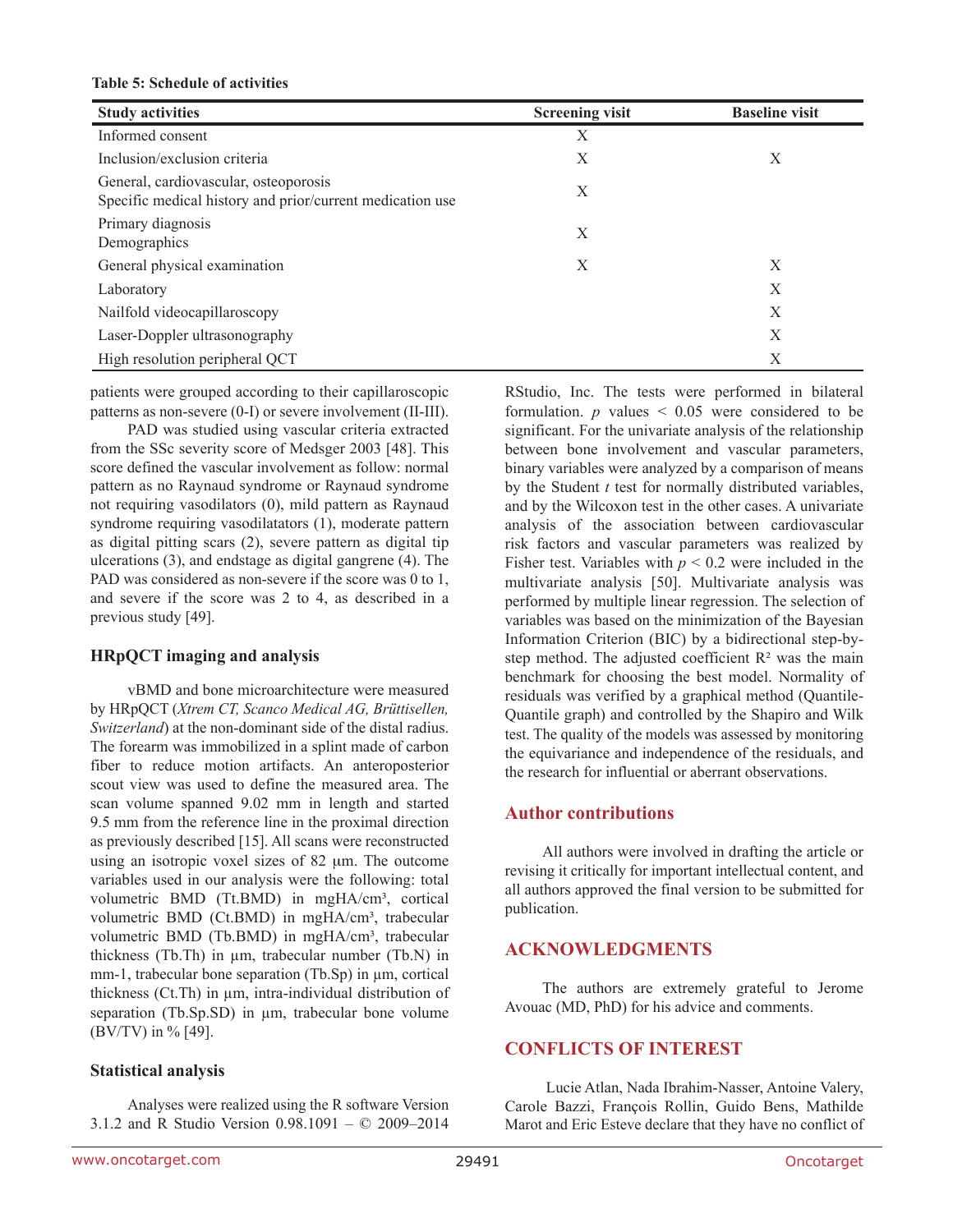interest. Eric Lespessailles declare that he has no conflict of interest in relation with this paper.

# **REFERENCES**

- 1. Elhai M, Avouac J, Kahan A, Allanore Y. Systemic sclerosis: Recent insights. Joint Bone Spine. 2015; 82:148–53. https:// doi.org/10.1016/j.jbspin.2014.10.010.
- 2. Kahaleh B. The microvascular endothelium in scleroderma. Rheumatology. 2008; 47:v14–5. https://doi.org/10.1093/rheumatology/ken279.
- 3. Korn JH. Scleroderma: a treatable disease. Cleve Clin J Med. 2003; 70:954–972.
- 4. Pattanaik D, Brown M, Postlethwaite BC, Postlethwaite AE. Pathogenesis of systemic sclerosis. Front Immunol. 2015; 6:272. https://doi.org/10.3389/fimmu.2015.00272.
- 5. Steen VD, Medsger TA. Severe organ involvement in systemic sclerosis with diffuse scleroderma. Arthritis Rheum. 2000; 43:2437–2444.
- 6. Dabich L, Bookstein JJ, Zweifler A, Zarafonetis CD. Digital arteries in patients with scleroderma: Arteriographic and plethysmographic study. Arch Intern Med. 1972; 130:708– 14. https://doi.org/10.1001/archinte.1972.03650050036006.
- 7. Mulligan SA, Matsuda T, Lanzer P, Gross GM, Routh WD, Keller FS, Koslin DB, Berland LL, Fields MD, Doyle M. Peripheral arterial occlusive disease: prospective comparison of MR angiography and color duplex US with conventional angiography. Radiology. 1991; 178:695–700. https://doi.org/10.1148/radiology.178.3.1994405.
- 8. Morrisroe KB, Nikpour M, Proudman SM. Musculoskeletal Manifestations of Systemic Sclerosis. Rheum Dis Clin North Am. 2015; 41:507–18.
- 9. Tedeschini E, Pingani L, Simoni E, Ferrari D, Giubbarelli C, Giuggioli D, Lumetti F, Rigatelli M, Ferri C, Ferrari S. Correlation of articular involvement, skin disfigurement and unemployment with depressive symptoms in patients with systemic sclerosis: a hospital sample. Int J Rheum Dis. 2014; 17:186–94. https://doi.org/10.1111/1756-185X.12100.
- 10. Omair MA, Pagnoux C, McDonald-Blumer H, Johnson SR. Low Bone Density in Systemic Sclerosis. A Systematic Review. J Rheumatol. 2013; 40:1881–90. https://doi.org/10.3899/jrheum.130032.
- 11. Frediani B, Baldi F, Falsetti P, Acciai C, Filippou G, Spreafico A, Chellini F, Capperucci C, Filipponi P, Galeazzi M, Marcolongo R. Bone mineral density in patients with systemic sclerosis. Ann Rheum Dis. 2004; 63:326–7. https://doi.org/10.1136/ard.2003.011064.
- 12. Sampaio-Barros PD, Costa-Paiva L, Filardi S, Sachetto Z, Samara AM, Marques-Neto JF. Prognostic factors of low bone mineral density in systemic sclerosis. Clin Exp Rheumatol. 2005; 23:180–4.
- 13. Atteritano M, Sorbara S, Bagnato G, Miceli G, Sangari D, Morgante S, Visalli E, Bagnato G. Bone mineral density, bone turnover markers and fractures in patients with

systemic sclerosis: a case control study. PLoS One. 2013; 8:e66991. https://doi.org/10.1371/journal.pone.0066991.

- 14. Lai CC, Wang SH, Chen WS, Liu CJ, Chen TJ, Lee PC, Chang YS. Increased risk of osteoporotic fractures in patients with systemic sclerosis: a nationwide populationbased study. Ann Rheum Dis. 2015; 74:1347–52. https:// doi.org/10.1136/annrheumdis-2013-204832.
- 15. Marot M, Valéry A, Esteve E, Bens G, Müller A, Rist S, Toumi H, Lespessailles E. Prevalence and predictive factors of osteoporosis in systemic sclerosis patients: a case-control study. Oncotarget. 2015; 6:14865–73. https://doi.org/10.18632/oncotarget.3806.
- 16. Lespessailles E, Ibrahim-Nasser N, Toumi H, Chapurlat R. Contribution of high resolution peripheral quantitative CT to the management of bone and joint diseases. Joint Bone Spine. 2018; 85:301–306. https://doi.org/10.1016/j. jbspin.2017.04.012.
- 17. Ramsey-Goldman R, Manzi S. Association of osteoporosis and cardiovascular disease in women with systemic lupus erythematosus. Arthritis Rheum. 2001; 44:2338–41. https://doi.org/10.1002/1529-0131(200110)44:10<2338::AID-ART396>3.0.CO;2-V.
- 18. Vogt MT, Cauley JA, Kuller LH, Nevitt MC. Bone mineral density and blood flow to the lower extremities: the study of osteoporotic fractures. J Bone Miner Res. 1997; 12:283–289.
- 19. Gaudio A, Muratore F, Fiore V, Rapisarda R, Signorelli SS, Fiore CE. Decreased bone cortical density at the forearm in subjects with subclinical peripheral arterial disease. Osteoporos Int. 2015; 26:1747–53. https://doi.org/10.1007/s00198-015-3057-6.
- 20. Tankó LB, Christiansen C, Cox DA, Geiger MJ, McNabb MA, Cummings SR. Relationship Between Osteoporosis and Cardiovascular Disease in Postmenopausal Women. J Bone Miner Res. 2005; 20:1912–20. https://doi.org/10.1359/JBMR.050711.
- 21. Farhat GN, Cauley JA, Matthews KA, Newman AB, Johnston J, Mackey R, Edmundowicz D, Sutton-Tyrrell K. Volumetric BMD and Vascular Calcification in Middle-Aged Women: The Study of Women's Health Across the Nation. J Bone Miner Res. 2006; 21:1839–46. https://doi.org/10.1359/jbmr.060903.
- 22. Wagenknecht LE, Divers J, Register TC, Russell GB, Bowden DW, Xu J, Langefeld CD, Lenchik L, Hruska KA, Carr JJ, Freedman BI. Bone Mineral Density and Progression of Subclinical Atherosclerosis in African-Americans With Type 2 Diabetes. J Clin Endocrinol Metab. 2016; 101:4135–41. https://doi.org/10.1210/jc.2016-1934.
- 23. Liang DK, Bai XJ, Wu B, Han LL, Wang XN, Yang J, Chen XM. Associations Between Bone Mineral Density and Subclinical Atherosclerosis: A Cross-Sectional Study of a Chinese Population. J Clin Endocrinol Metab. 2014; 99:469–77. https://doi.org/10.1210/jc.2013-2572.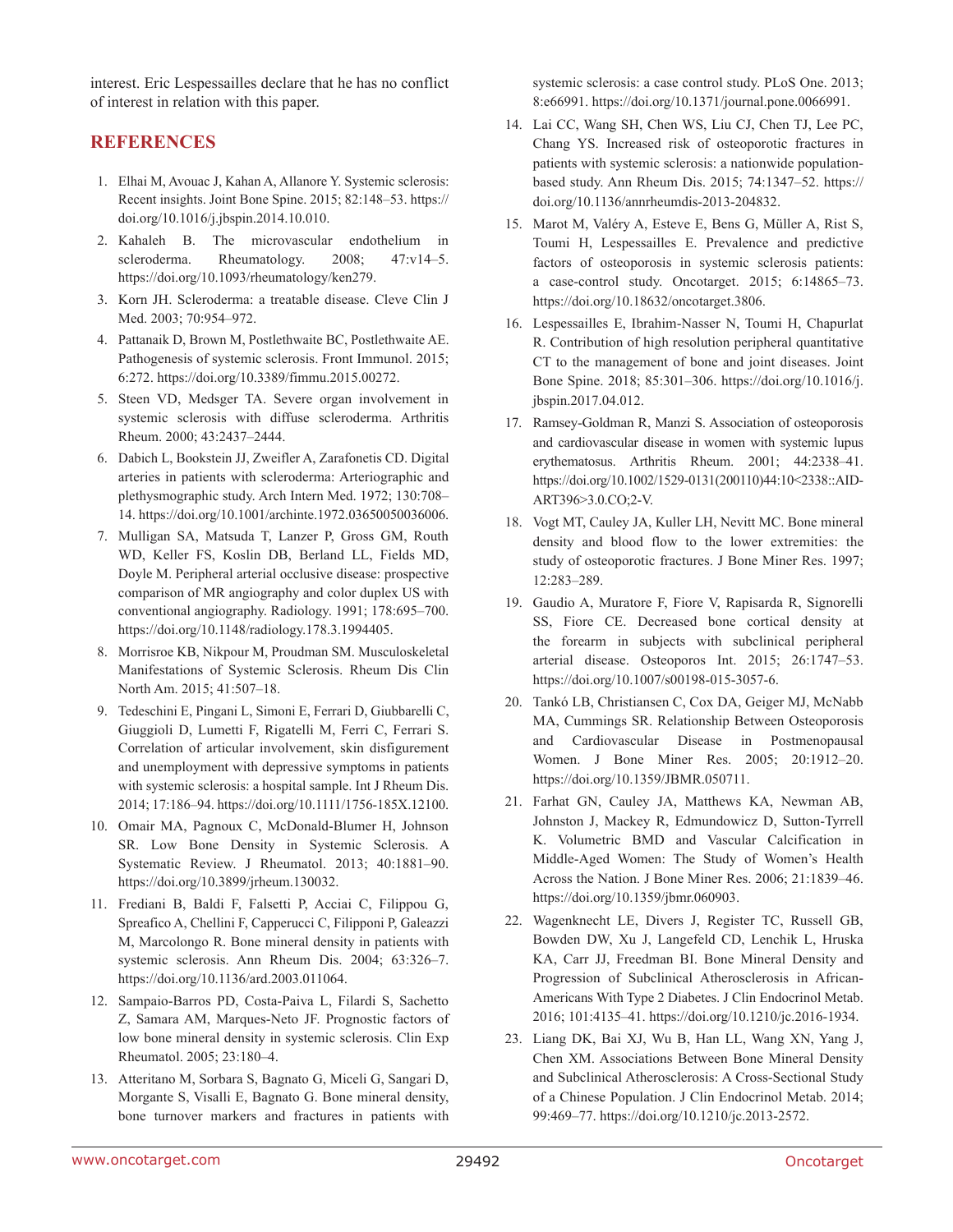- 24. Vestergaard P, Rejnmark L, Mosekilde L. Diabetes and Its Complications and Their Relationship with Risk of Fractures in Type 1 and 2 Diabetes. Calcif Tissue Int. 2009; 84:45. https://doi.org/10.1007/s00223-008-9195-5.
- 25. Cappelli L, Wigley FM. Management of Raynaud Phenomenon and Digital Ulcers in Scleroderma. Rheum Dis Clin North Am. 2015; 41:419–38.
- 26. Taylor MH, McFadden JA, Bolster MB, Silver RM. Ulnar artery involvement in systemic sclerosis (scleroderma). J Rheumatol. 2002; 29:102–6.
- 27. Park JH, Sung YK, Bae SC, Song SY, Seo HS, Jun JB. Ulnar artery vasculopathy in systemic sclerosis. Rheumatol Int. 2009; 29:1081–6. https://doi.org/10.1007/s00296-009-0906-7.
- 28. Hasegawa M, Nagai Y, Tamura A, Ishikawa O. Arteriographic evaluation of vascular changes of the extremities in patients with systemic sclerosis. Br J Dermatol. 2006; 155:1159–64. https://doi.org/10.1111/j.1365-2133.2006.07475.x.
- 29. Szekanecz Z, Koch AE. Vascular involvement in rheumatic diseases: "vascular rheumatology." Arthritis Res Ther. 2008; 10:224. https://doi.org/10.1186/ar2515.
- 30. van der Klift M, Pols HA, Hak AE, Witteman JC, Hofman A, de Laet CE. Bone mineral density and the risk of peripheral arterial disease: the Rotterdam Study. Calcif Tissue Int. 2002; 70:443–9. https://doi.org/10.1007/s00223-001-2076-9.
- 31. Pedone C, Scarlata S, Napoli N, Lauretani F, Bandinelli S, Ferrucci L, Incalzi RA. Relationship between bone cross-sectional area and indices of peripheral artery disease. Calcif Tissue Int. 2013; 93:508–16. https://doi.org/10.1007/s00223-013-9782-y.
- 32. Collins TC, Ewing SK, Diem SJ, Taylor BC, Orwoll ES, Cummings SR, Strotmeyer ES, Ensrud KE; Osteoporotic Fractures in Men (MrOS) Study Group. Peripheral arterial disease is associated with higher rates of hip bone loss and increased fracture risk in older men. Circulation. 2009; 119:2305–12. https://doi.org/10.1161/ CIRCULATIONAHA.108.820993.
- 33. von Mühlen D, Allison M, Jassal SK, Barrett-Connor E. Peripheral arterial disease and osteoporosis in older adults: the Rancho Bernardo Study. Osteoporos Int. 2009; 20:2071–8. https://doi.org/10.1007/s00198-009-0912-3.
- 34. Müller-Ladner U, Distler O, Ibba-Manneschi L, Neumann E, Gay S. Mechanisms of vascular damage in systemic sclerosis. Autoimmunity. 2009; 42:587–95.
- 35. Avouac J, Mogavero G, Guerini H, Drapé JL, Mathieu A, Kahan A, Allanore Y. Predictive factors of hand radiographic lesions in systemic sclerosis: a prospective study. Ann Rheum Dis. 2011; 70:630–633.
- 36. Morardet L, Avouac J, Sammour M, Baron M, Kahan A, Feydy A, Allanore Y. Late Nailfold Videocapillaroscopy Pattern Associated With Hand Calcinosis and Acro-Osteolysis

in Systemic Sclerosis. Arthritis Care Res (Hoboken). 2016; 68:366–73. https://doi.org/10.1002/acr.22672.

- 37. Szűcs G, Tímár O, Szekanecz Z, Dér H, Kerekes G, Szamosi S, Shoenfeld Y, Szegedi G, Soltész P. Endothelial dysfunction precedes atherosclerosis in systemic sclerosis—relevance for prevention of vascular complications. Rheumatology. 2007; 46:759–62. https://doi.org/10.1093/rheumatology/kel426.
- 38. Stojanovic OI, Lazovic M, Lazovic M, Vuceljic M. Association between atherosclerosis and osteoporosis, the role of vitamin D. Arch Med Sci. 2011; 7:179–88. https:// doi.org/10.5114/aoms.2011.22066.
- 39. Baldini V, Mastropasqua M, Francucci CM, D'Erasmo E. Cardiovascular disease and osteoporosis. J Endocrinol Invest. 2005; 28:69–72.
- 40. Persy V, D'Haese P. Vascular calcification and bone disease: the calcification paradox. Trends Mol Med. 2009; 15: 405–16. https://doi.org/10.1016/j.molmed.2009.07.001.
- 41. Paccou J, Edwards MH, Patsch JM, Jameson KA, Ward KA, Moss C, Dennison EM, Cooper C. Lower leg arterial calcification assessed by high-resolution peripheral quantitative computed tomography is associated with bone microstructure abnormalities in women. Osteoporos Int. 2016; 27:3279–87. https://doi.org/10.1007/s00198-016-3660-1.
- 42. Stegen S, Carmeliet G. The skeletal vascular system - Breathing life into bone tissue. Bone. 2017 Aug 26. https://doi.org/10.1016/j.bone.2017.08.022. [Epub ahead of print].
- 43. Laroche M, Puech JL, Pouillès JM, Arlet J, Boccalon H, Puel P, Mazières B, Arlet P, Ribot C. [Lower limb arteriopathy and male osteoporosis] [Article in French]. Rev Rhum Mal Osteoartic. 1992; 59:95–101.
- 44. van den Hoogen F, Khanna D, Fransen J, Johnson SR, Baron M, Tyndall A, Matucci-Cerinic M, Naden RP, Medsger TA, Carreira PE, Riemekasten G, Clements PJ, Denton CP, et al. 2013 classification criteria for systemic sclerosis: an American college of rheumatology/ European league against rheumatism collaborative initiative. Ann Rheum Dis. 2013; 72:1747–55. https://doi.org/10.1136/annrheumdis-2013-204424.
- 45. LeRoy EC, Medsger TA Jr. Criteria for the classification of early systemic sclerosis. J Rheumatol. 2001; 28:1573–6.
- 46. Clements PJ, Lachenbruch PA, Seibold JR, Zee B, Steen VD, Brennan P, Silman AJ, Allegar N, Varga J, Massa M. Skin thickness score in systemic sclerosis: an assessment of interobserver variability in 3 independent studies. J Rheumatol. 1993; 20:1892–6.
- 47. Cutolo M, Sulli A, Pizzorni C, Accardo S. Nailfold videocapillaroscopy assessment of microvascular damage in systemic sclerosis. J Rheumatol. 2000; 27:155–60.
- 48. Medsger TA, Bombardieri S, Czirjak L, Scorza R, Rossa AD, Bencivelli W. Assessment of disease severity and prognosis. Clin Exp Rheumatol. 2003; 21:S42–S46.